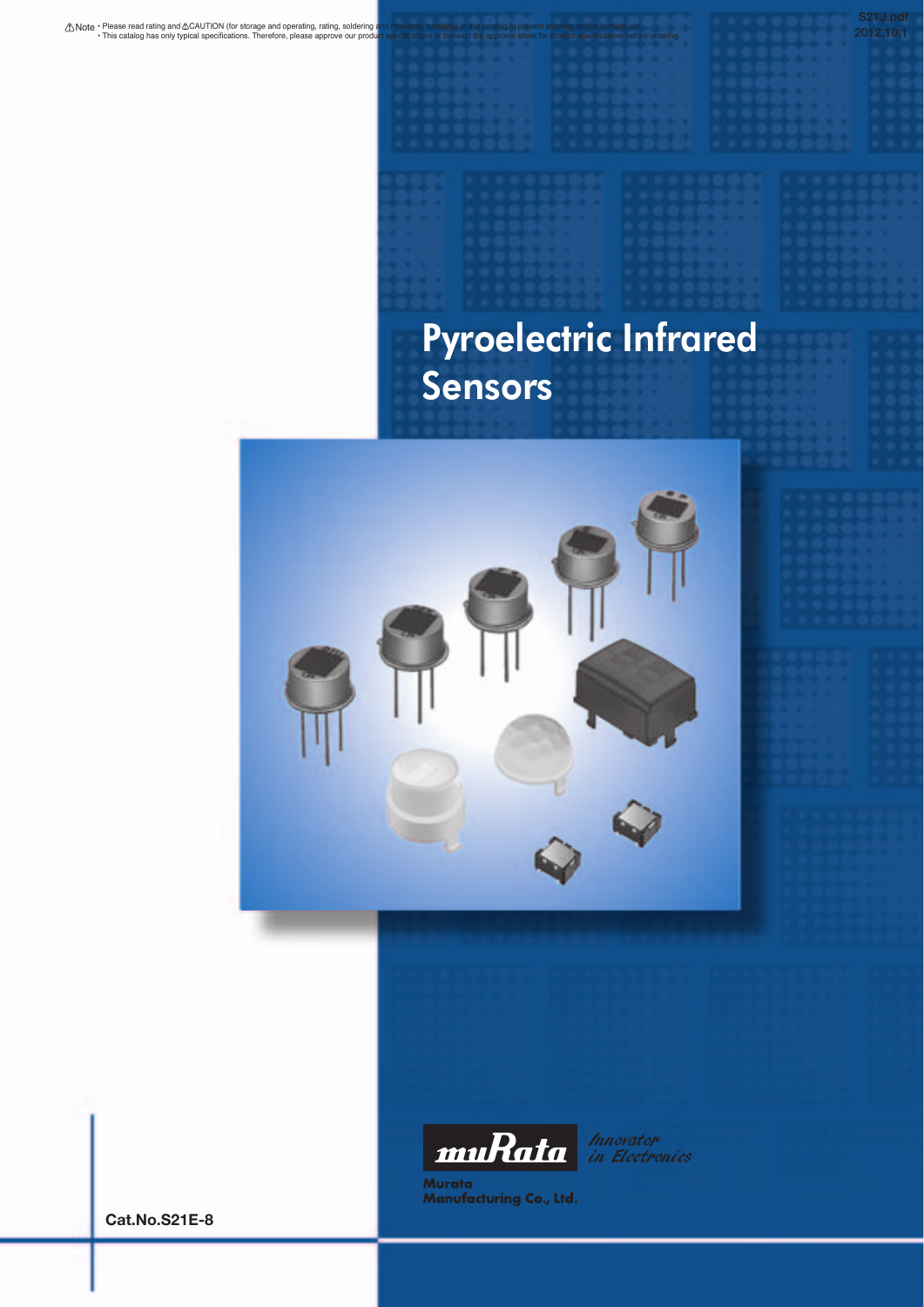## **for EU RoHS Compliant**

- All the products on this catalog are complied with EU RoHS.
- EU RoHS is "the European Directive 2011/65/EU on the Restriction of the Use of Certain Hazardous Substances in Electrical and Electronic Equipment".
- For more details, please refer to our website 'Murata's Approach for EU RoHS' (http://www.murata.com/info/rohs.html).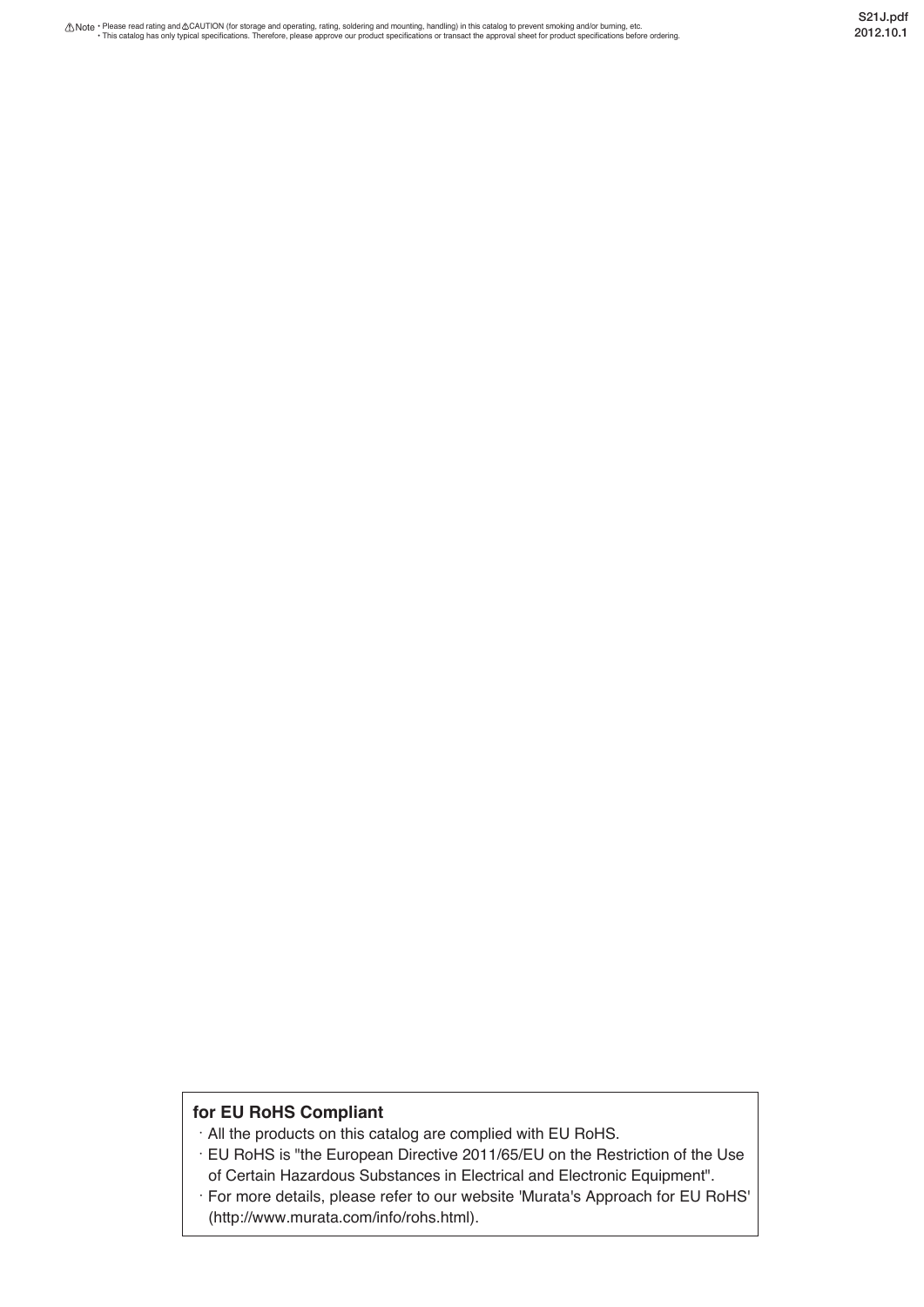# **CONTENTS**

**HIC® in this catalog are the trademarks of Murata Manufacturing Co., Ltd.**

| Part Numbering                                                                      |   |
|-------------------------------------------------------------------------------------|---|
| SMD-Dual / Parallel Quad Type Pyroelectric Infrared Sensor IRS Series ——————        | 3 |
| $\mathbf{P}$                                                                        |   |
| Quad Type Pyroelectric Infrared Sensor IRA-E900 Series ————————————<br>$\mathbf{3}$ |   |
| Pyroelectric Infrared Sensor IRS/IRA Series Characteristics Data   ____________     |   |
| Lens                                                                                |   |
| <b>Notice</b>                                                                       |   |

**2**

**1**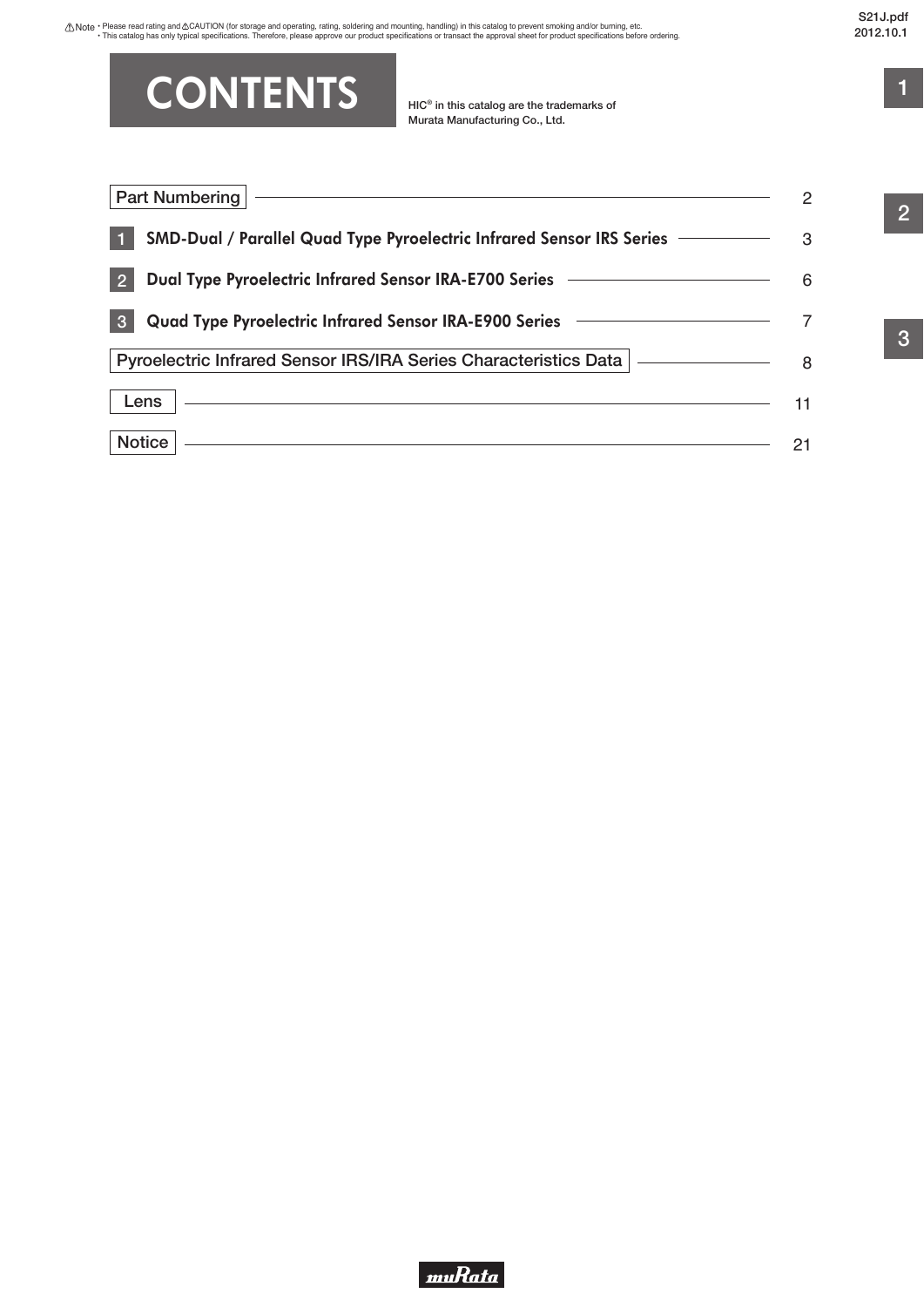<span id="page-3-0"></span>

\* Part Number shows only an example which might be different from actual part number.

\* "❸Characteristics" and "❹Individual Specification Code" might have different digit number from actual Part Number.

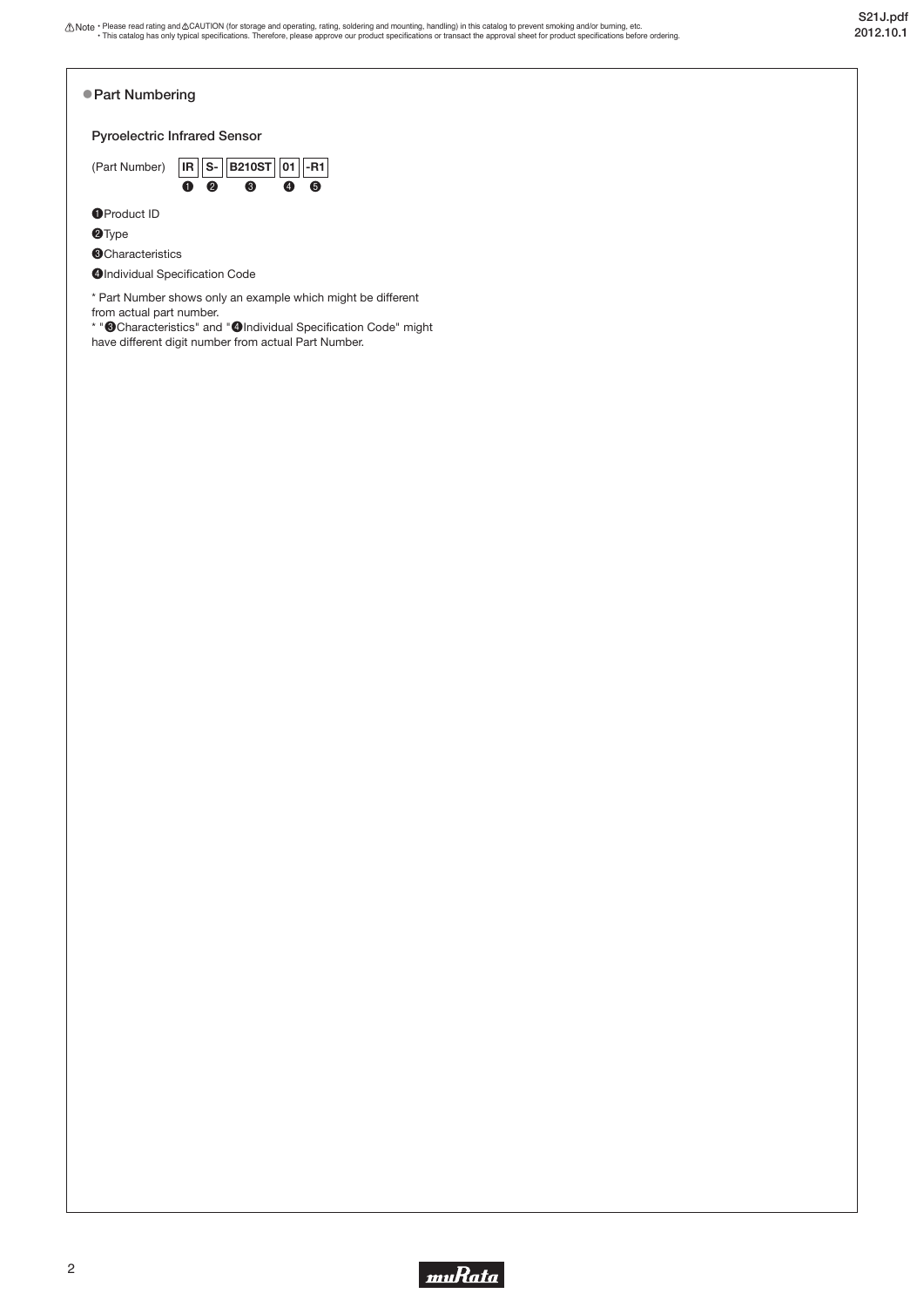**1**

# <span id="page-4-0"></span>Pyroelectric Infrared Sensors for Reflow Soldering



# **SMD-Dual Type Pyroelectric Infrared Sensor IRS-B210ST01 Series**

SMD type Pyroelectric infrared sensors, IRS series, exhibit high sensitivity and reliable performance made possible by Murata's ceramic technology and packaging technology developed over many years.

IRS-B series is approximately 50% smaller in volume and 10% thinner than our previous surface mount model. Compared with common lead-type models, it is significantly smaller with a lower profile approximately 20% less in volume and 50% less in thickness than the former.

#### ▊**Features**

- 1. Reflow surface-mounting support
- 2. Smallest and ultra-thin throughout the trade (4.7×4.7×2.4mm)
- 3. High sensitivity
- 4. Achieves superior electromagnetic noise resistance characteristics

### ▊**Applications**

- 1. Human detection
- 2. TV
- 3. Air conditioning
- 4. Digital photo-frame
- 5. Personal computers
- 6. Automatic switches for lighting equipment
- 7. WEB cameras (IP cameras)
- 8. Automatic warm water cleaning toilet seats
- 9. Security devices
- 10. Other automatic switches
	- (ex. :LCD monitors, Air purifiers, Ventilation fans)
- 11. Home electronics for Eco

### ▊**Rating (25˚C)**

| <b>Part Number</b>            | <b>IRS-B210ST01</b>                        |
|-------------------------------|--------------------------------------------|
| Responsivity (500K, 1Hz, 1Hz) | $3.6mVp-p$ (Typ.)                          |
| <b>Field of View</b>          | $\theta$ 1=70°<br>$\theta$ 2=50 $^{\circ}$ |
| <b>Optical Filter</b>         | 3µm long-pass                              |
| Electrode                     |                                            |
| <b>Supply Voltage</b>         | 2 to 15V                                   |
| <b>Operating Temperature</b>  | -40 to $70^{\circ}$ C                      |
| Storage Temperature           | -40 to 85 $\mathrm{^{\circ}C}$             |





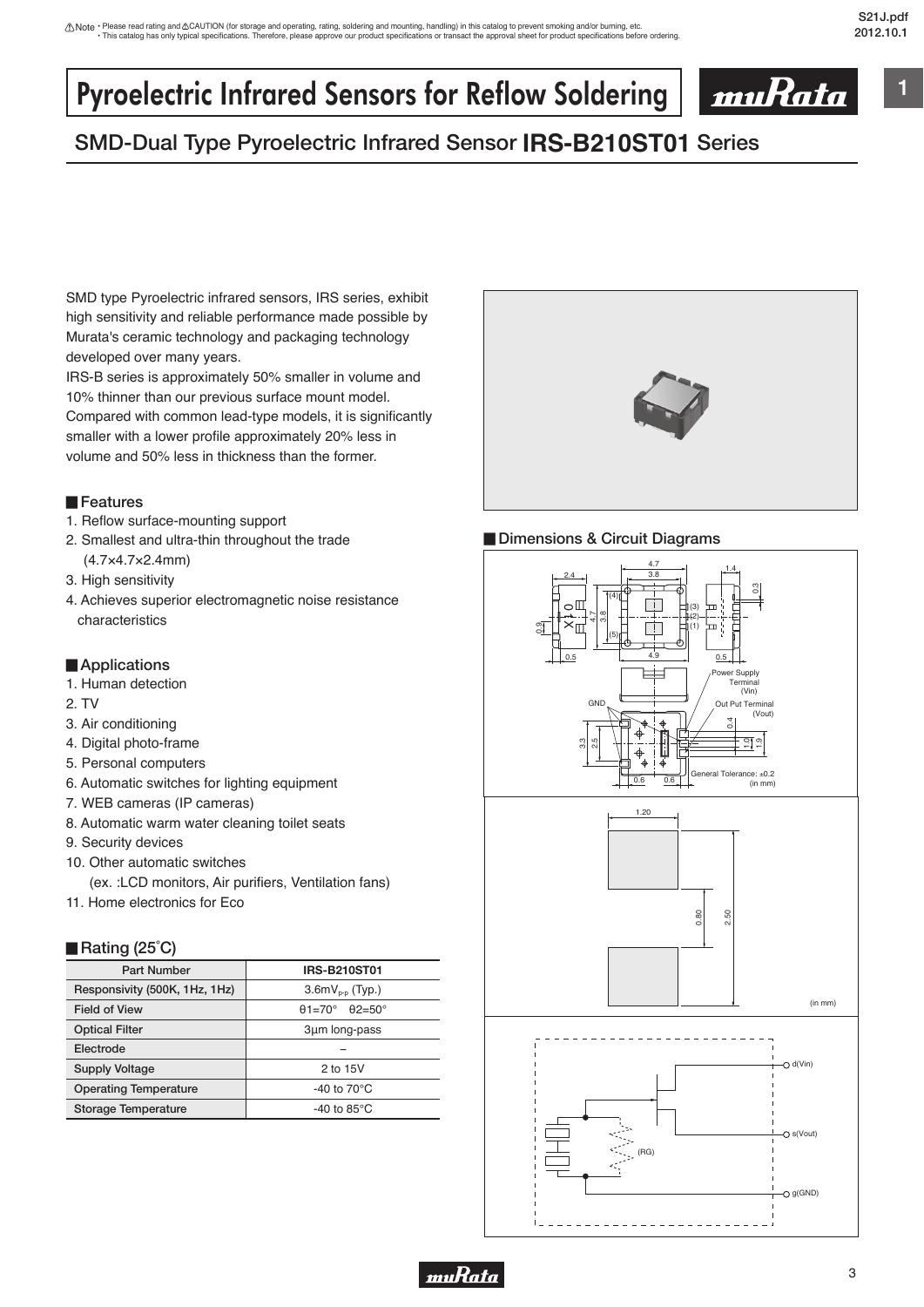# Pyroelectric Infrared Sensors for Reflow Soldering



# **Parallel Quad Type Pyroelectric Infrared Sensor IRS-B340ST02 Series**

SMD type Pyroelectric infrared sensors, IRS series, exhibit high sensitivity and reliable performance made possible by Murata's ceramic technology and packaging technology developed over many years.

IRS-B series is approximately 50% smaller in volume and 10% thinner than our previous surface mount model. Compared with common lead-type models, it is significantly smaller with a lower profile approximately 20% less in volume and 50% less thickness than the former.

#### ▊**Features**

**1**

- 1. Reflow surface-mounting support
- 2. Smallest and ultra-thin throughout the trade (4.7×4.7×2.4mm)
- 3. High sensitivity
- 4. Achieves superior electromagnetic noise resistance characteristics

### ▊**Applications**

- 1. Human detection
- 2. TV
- 3. Air conditioning
- 4. Digital photo-frame
- 5. Personal computers
- 6. Automatic switches for lighting equipment
- 7. WEB cameras (IP cameras)
- 8. Automatic warm water cleaning toilet seats
- 9. Security devices
- 10. Other automatic switches
	- (ex. :LCD monitors, Air purifiers, Ventilation fans)
- 11. Home electronics for Eco

### ■ Rating (25<sup>°</sup>C)

| <b>Part Number</b>            | <b>IRS-B340ST02</b>            |
|-------------------------------|--------------------------------|
| Responsivity (500K, 1Hz, 1Hz) | $3.6mVp-p$ (Typ.)              |
| <b>Field of View</b>          | $\theta$ 1=70° $\theta$ 2=50°  |
| <b>Optical Filter</b>         | 3um long-pass                  |
| Electrode                     |                                |
| <b>Supply Voltage</b>         | 2 to 15V                       |
| <b>Operating Temperature</b>  | -40 to $70^{\circ}$ C          |
| Storage Temperature           | -40 to 80 $\mathrm{^{\circ}C}$ |





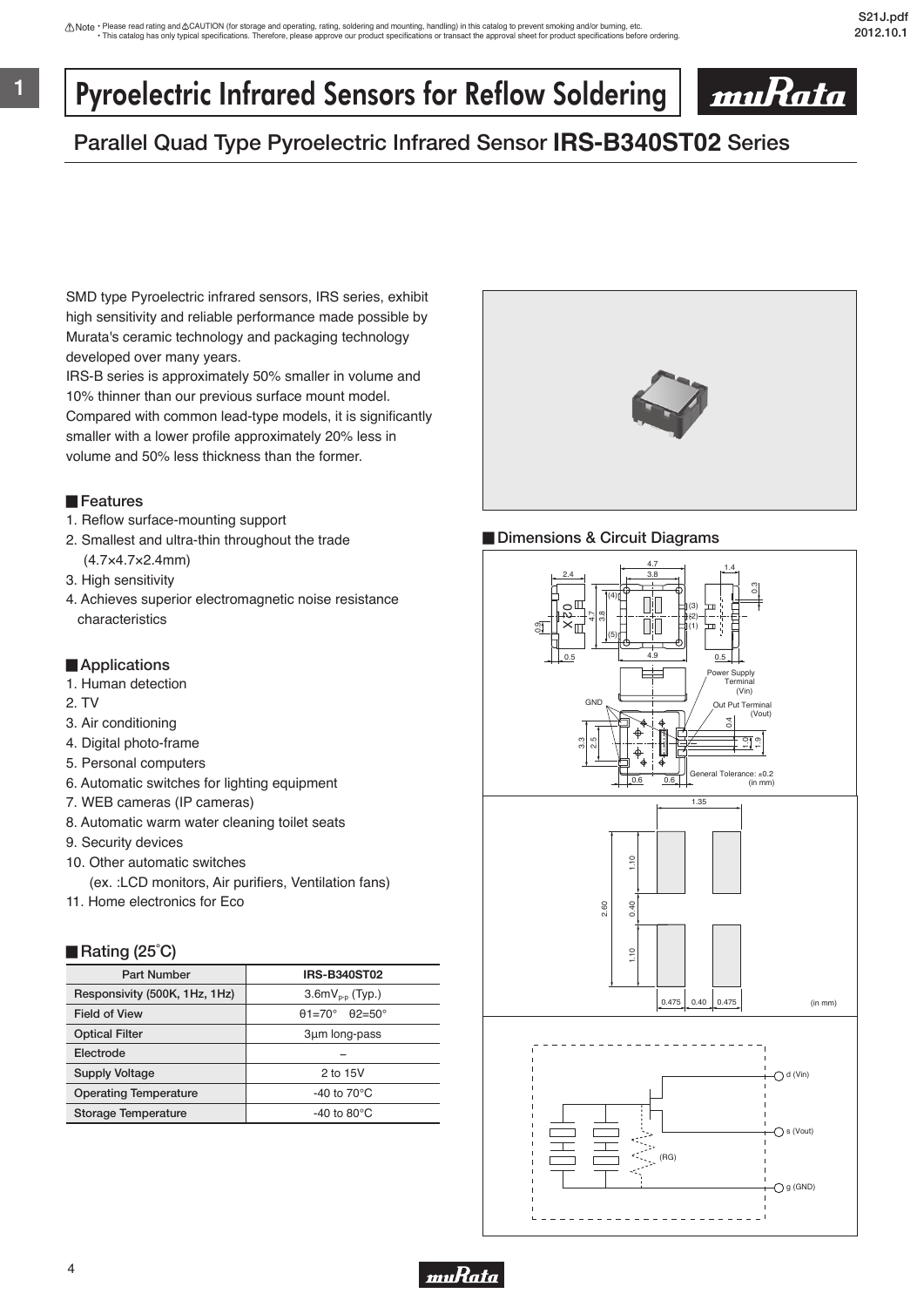**1**

# Pyroelectric Infrared Sensors for Reflow Soldering



# **Parallel Quad Type Pyroelectric Infrared Sensor IRS-B345ST03 Series**

SMD type Pyroelectric infrared sensors, IRS series, exhibit high sensitivity and reliable performance made possible by Murata's ceramic technology and packaging technology developed over many years.

IRS-B series is approximately 50% smaller in volume and 10% thinner than our previous surface mount model. Compared with common lead-type models, it is significantly smaller with a lower profile approximately 20% less in volume and 50% less thickness than the former.

#### ▊**Features**

- 1. Reflow surface-mounting support
- 2. Smallest and ultra-thin throughout the trade (4.7×4.7×2.4mm)
- 3. High sensitivity
- 4. Achieves superior electromagnetic noise resistance characteristics

### ▊**Applications**

- 1. Human detection
- 2. TV
- 3. Air conditioning
- 4. Degital photo-frame
- 5. Parsonal computers
- 6. Automatic switches for lighting equipment
- 7. WEB cameras (IP cameras)
- 8. Automatic warm water cleaning toilet seats
- 9. Security devices
- 10. Other automatic switches
	- (ex. :LCD monitors, Air purifiers, Ventilation fans)
- 11. Home electronics for ECO

### ■ Rating (25<sup>°</sup>C)

| <b>Part Number</b>            | IRS-B345ST03-R1                           |
|-------------------------------|-------------------------------------------|
| Responsivity (500K, 1Hz, 1Hz) | $3.6mVp-p$                                |
| <b>Field of View</b>          | $\theta$ 1=70°<br>$\theta$ 2=50 $\degree$ |
| <b>Optical Filter</b>         | 3µm long-pass                             |
| Electrode                     |                                           |
| <b>Supply Voltage</b>         | 2 to 15V                                  |
| <b>Operating Temperature</b>  | -40 to $70^{\circ}$ C                     |
| Storage Temperature           | -40 to 80 $\mathrm{^{\circ}C}$            |





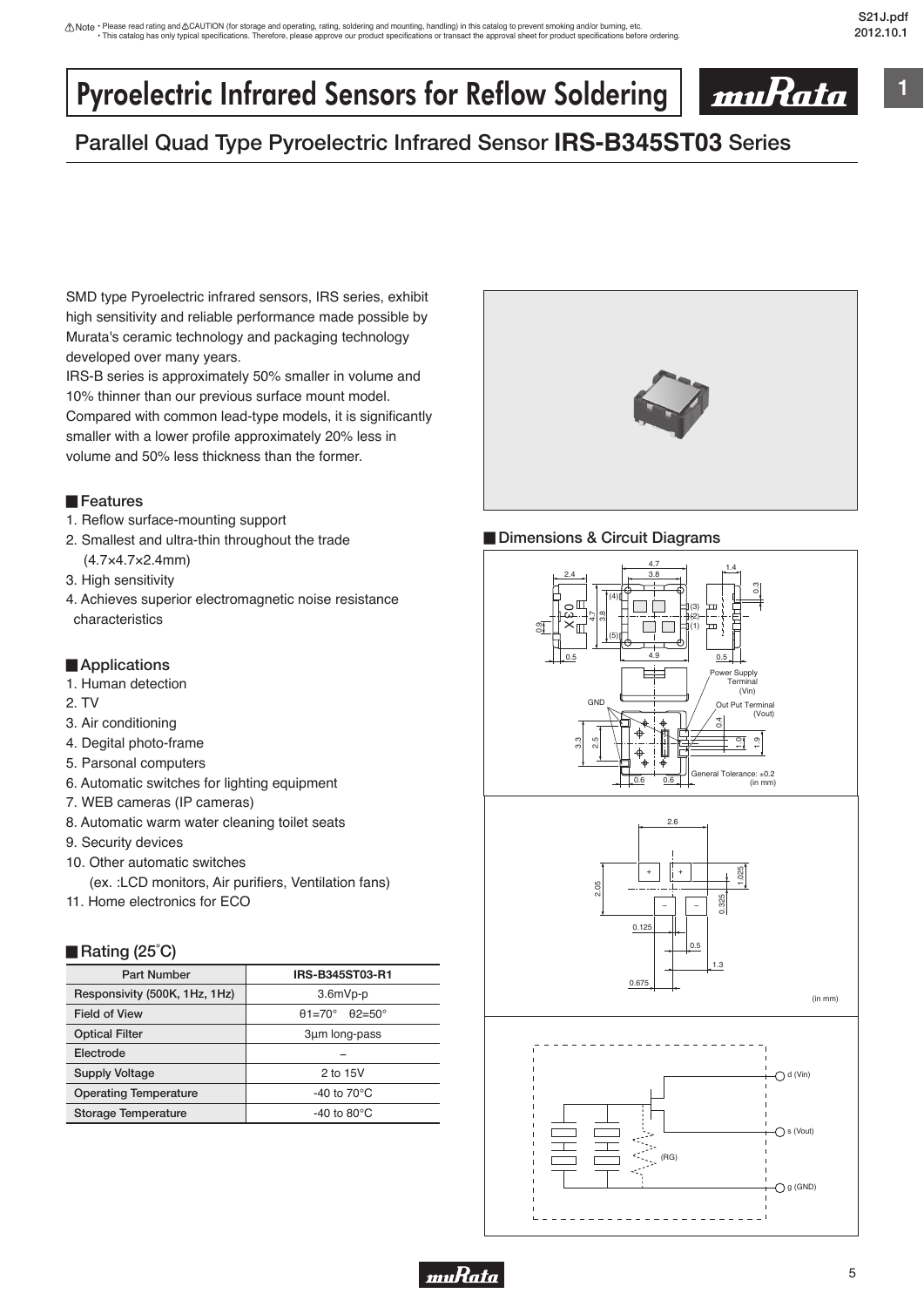# <span id="page-7-0"></span>Pyroelectric Infrared Sensors



# **Dual Type Pyroelectric Infrared Sensor IRA-E700 Series**

Pyroelectric infrared sensors, IRA series, exhibit high sensitivity and reliable performance made possible by Murata's ceramic technology and Hybrid IC technique expertise developed over many years. IRA-E700 series realizes cost benefits and higher performance with a new infrared sensor element of improved material parameters and fabrication.

IRA-E700 series is available in two types. IRA-E710ST0 has enhanced immunity to RFI (Radio Frequency Interference).

### ▊**Features**

- 1. High sensitivity and excellent S/N ratio
- 2. High stability to temperature changes
- 3. Slight movement can be detectable.
- 4. High immunity to external noise (Vibration, RFI etc.)
- 5. Custom design is available.
- 6. Higher in cost-performance

### ▊**Applications**

- 1. Security
- 2. Lighting appliances
- 3. Household or other appliances

### ▊**Rating (25˚C)**

| <b>Part Number</b>            | <b>IRA-E700ST0</b>               | <b>IRA-E710ST0</b>             |
|-------------------------------|----------------------------------|--------------------------------|
| Responsivity (500K, 1Hz, 1Hz) | $4.3mVp-p$ (Typ.)                |                                |
| <b>Field of View</b>          | $\theta_1 = \theta_2 = 45^\circ$ |                                |
| <b>Optical Filter</b>         | 5µm long-pass                    |                                |
| Electrode                     |                                  | $(2.0\times1.0$ mm $)\times2$  |
| Supply Voltage                | 2 to 15V                         |                                |
| <b>Operating Temperature</b>  |                                  | -40 to $70^{\circ}$ C          |
| <b>Storage Temperature</b>    |                                  | -40 to 85 $\mathrm{^{\circ}C}$ |





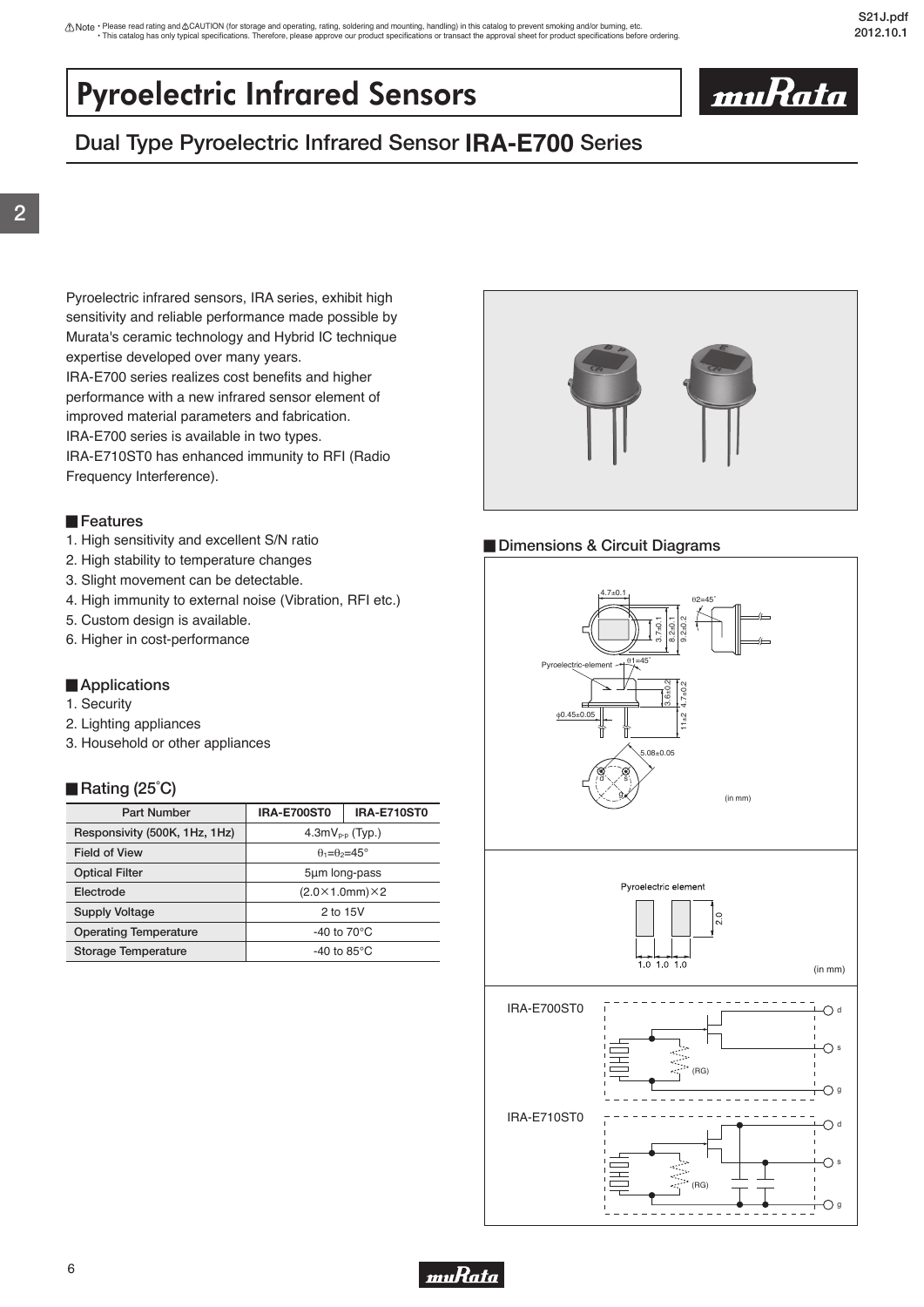# <span id="page-8-0"></span>Pyroelectric Infrared Sensors

# **Quad Type Pyroelectric Infrared Sensor IRA-E900 Series**

Pyroelectric infrared sensors, IRA series, exhibit high sensitivity and reliable performance made possible by Murata's ceramic technology and Hybrid IC technique expertise developed over many years. IRA-E900 series realizes cost benefits and higher performance with a new infrared sensor element of improved material parameters and fabrication. IRA-E900 series is available in two types. IRA-E910ST1 has enhanced immunity to RFI (Radio

Frequency Interference).

### ▊**Features**

- 1. High sensitivity and excellent S/N ratio
- 2. High stability to temperature changes
- 3. Slight movement can be detectable.
- 4. Non directional sensing with wide F.O.V.
- 5. High immunity to external noise (Vibration, RFI etc.)
- 6. Custom design is available.
- 7. Higher in cost-performance

### ■**Applications**

- 1. Security
- 2. Lighting appliances
- 3. Household or other appliances

### ■ Rating (25<sup>°</sup>C)

| <b>Part Number</b>            | <b>IRA-E900ST1</b>               | <b>IRA-E910ST1</b>                |
|-------------------------------|----------------------------------|-----------------------------------|
| Responsivity (500K, 1Hz, 1Hz) | $3.3mVp-p$ (Typ.)                |                                   |
| <b>Field of View</b>          | $\theta_1 = \theta_2 = 41^\circ$ |                                   |
| <b>Optical Filter</b>         | 5um long-pass                    |                                   |
| Electrode                     |                                  | $(1.1 \times 1.1$ mm $) \times 4$ |
| <b>Supply Voltage</b>         | 3 to 15V                         |                                   |
| <b>Operating Temperature</b>  |                                  | -25 to 55 $\mathrm{^{\circ}C}$    |
| Storage Temperature           |                                  | -40 to 85 $\mathrm{^{\circ}C}$    |



## ▊**Dimensions & Circuit Diagrams**



7



muRata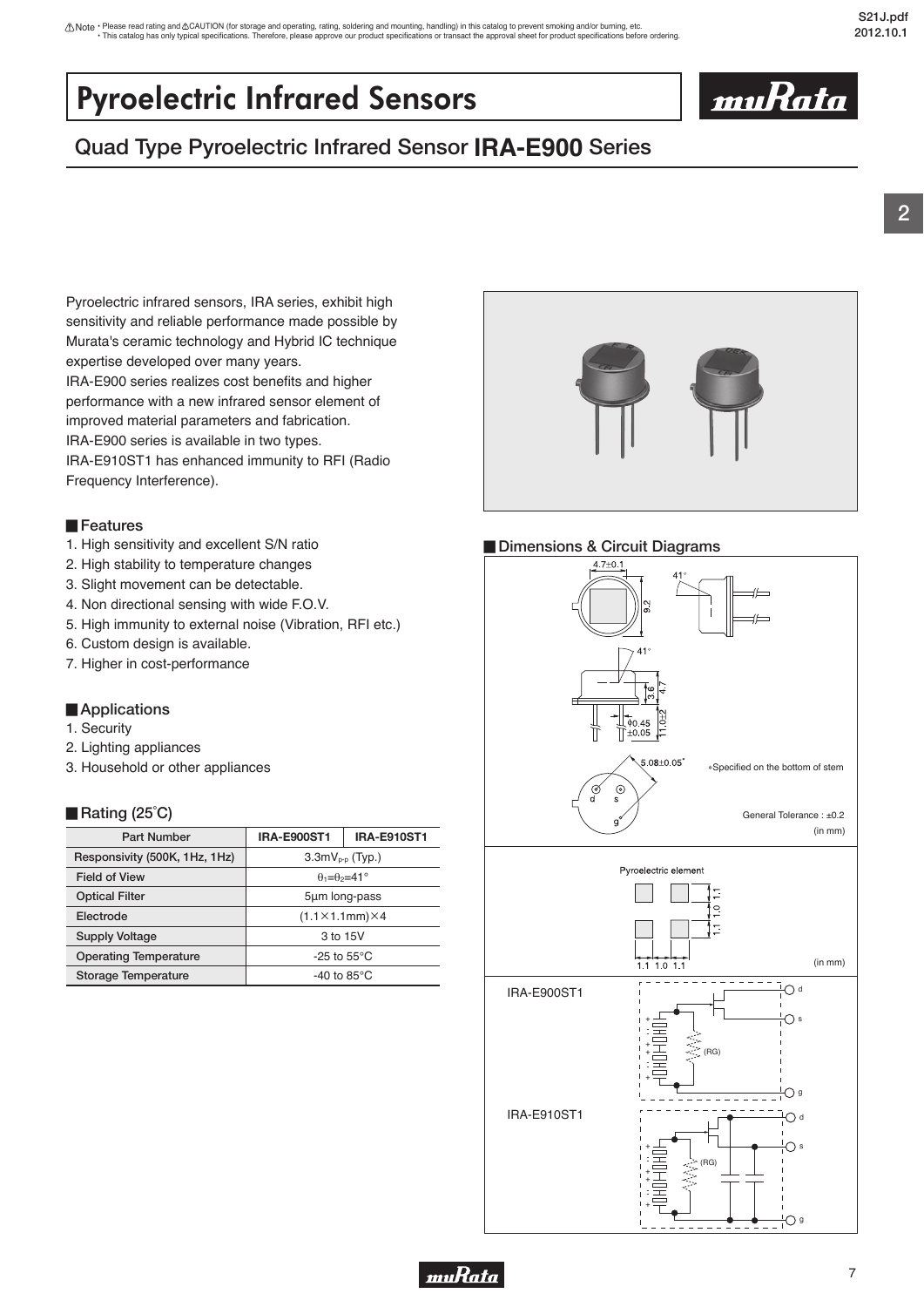## **Pyroelectric Infrared Sensor IRS/IRA Series Characteristics Data**

## <span id="page-9-0"></span>■ Spectral Response of Window Materials (IRS Series)



## ■ Spectral Response of Window Materials (IRA Series)



## **Frequency Characteristics**





8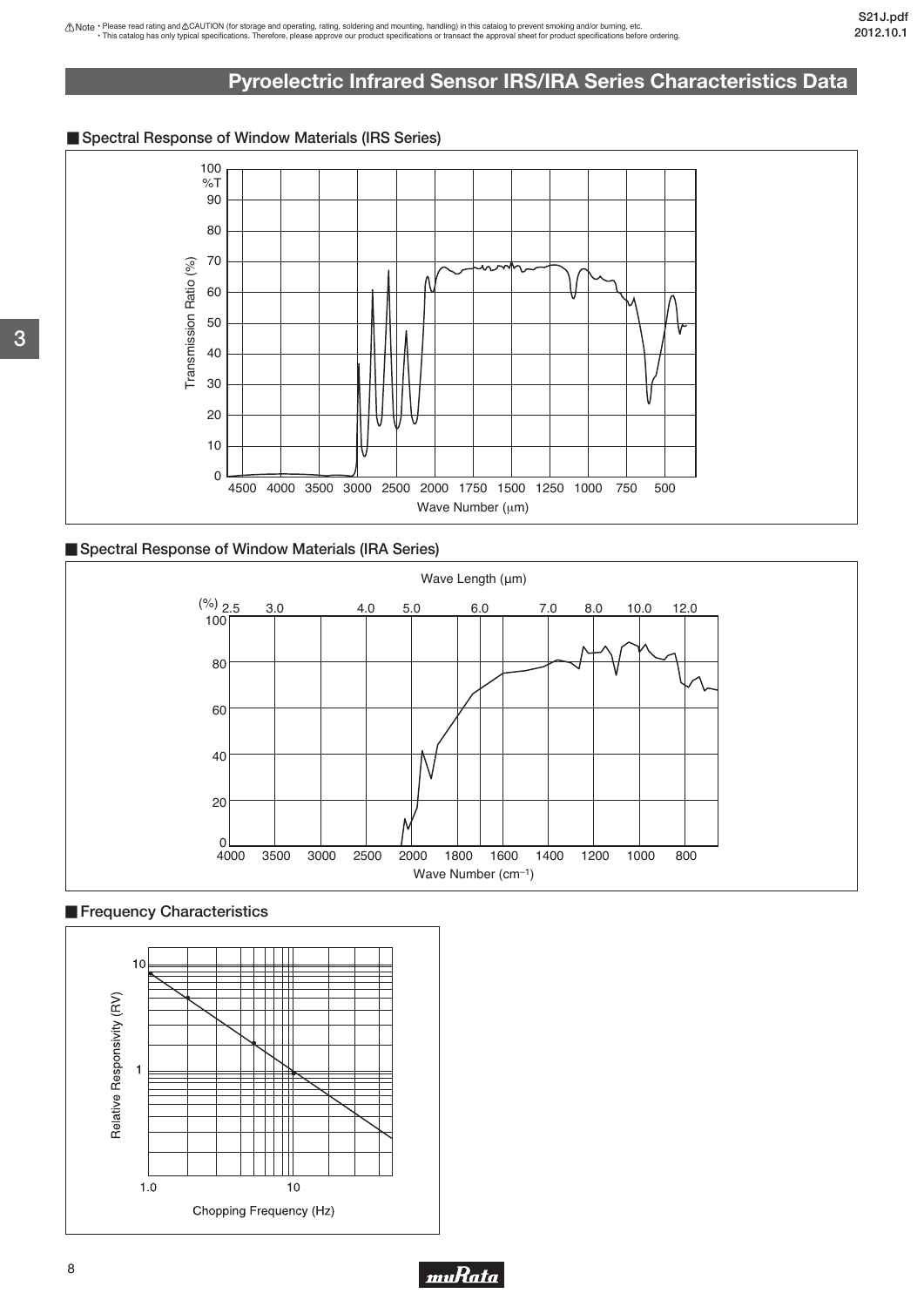## **Pyroelectric Infrared Sensor IRS/IRA Series Characteristics Data**

#### ■ Test Method of Sensitivity



### ▊**Typical Application Circuit (Human Detection)**



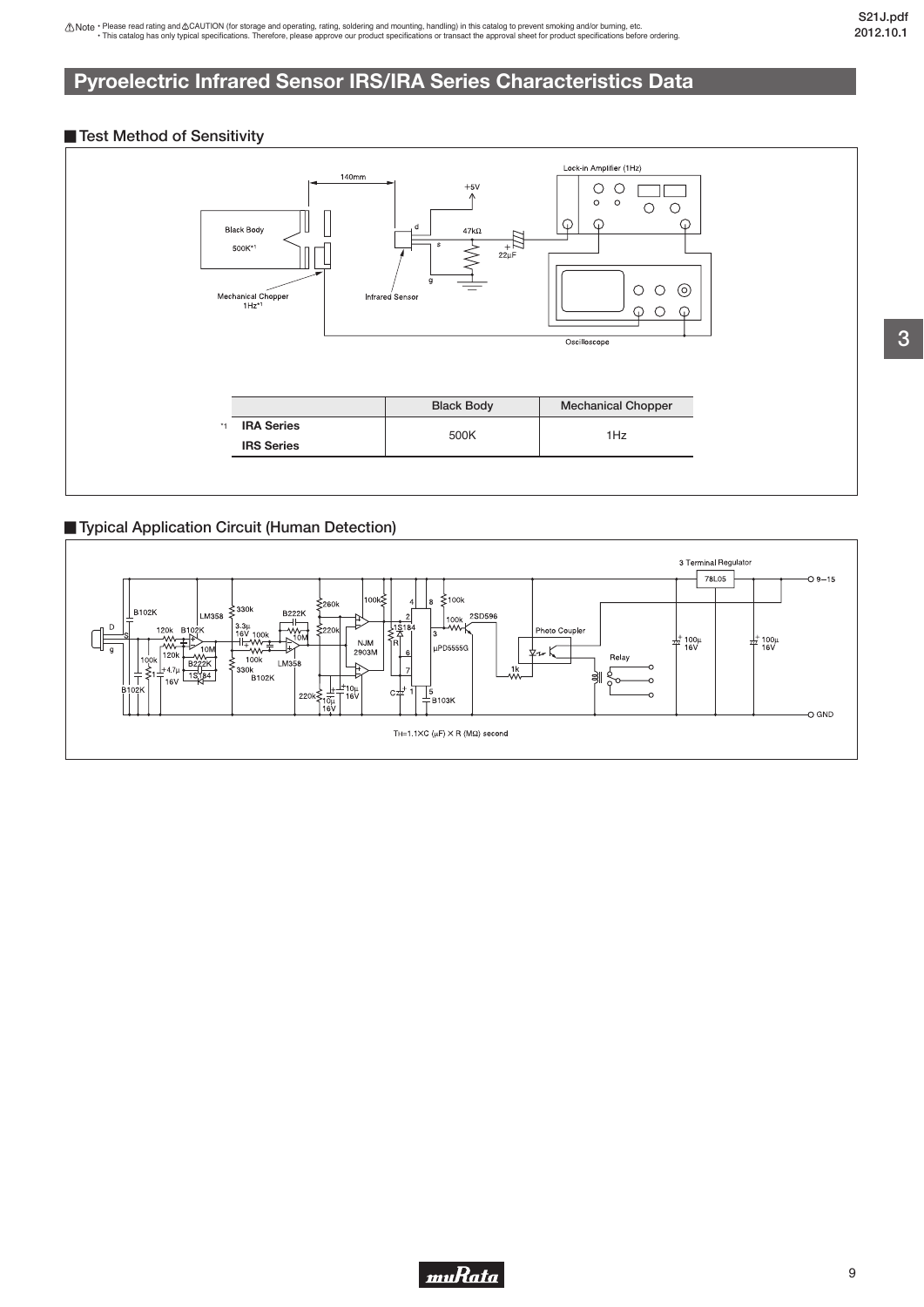## **Pyroelectric Infrared Sensor IRS/IRA Series Characteristics Data**

## ■ **Typical Application Circuit (Analog out Type)**



## ■ **Typical Application Circuit (Comparator out Type)**



## **Reliability Test**

IRS series, IRA-E700 series, IRA-E900 series

| Item                    | <b>Test Conditions</b>                                                           | Criteria                                        |  |
|-------------------------|----------------------------------------------------------------------------------|-------------------------------------------------|--|
| <b>High Temperature</b> | 100 $\degree$ C for 500 hrs.                                                     | After test completion, leave for three hours in |  |
| Low Temperature         | $-40^{\circ}$ C for 500 hrs.                                                     | normal humidity temperature conditions, and     |  |
| Humidity                | 60°C, 95% RH for 500 hrs.                                                        |                                                 |  |
|                         | 20 times of following cycle.                                                     | then measure.                                   |  |
| <b>Heat Cycle</b>       | $-25^{\circ}$ C, 30 min. $\Rightarrow$ Room temp., 30 min. $\mathbb{\Downarrow}$ | 1. External appearance:                         |  |
|                         | $\Uparrow$ Room temp., 30 min. $\Leftarrow$ 55°C, 30 min.                        | No significant damage                           |  |
| Vibration               | Apply vibration of amplitude of 1.5mm with 10 to 55Hz band to each of 3          | 2. Sensitivity:                                 |  |
|                         | perpendicular directions for 60 min.                                             | Tolerance within 20% deviation from original    |  |
|                         | Apply shock of 100G sine wave by standard shock tester to each of 3              | value                                           |  |
| Shock                   | perpendicular directions.                                                        | 3. Noise:                                       |  |
| <b>Soldering Heat</b>   | Immerse up to 3.0mm from can case in solder bath of 260±5°C for 10±1 s.          | Maximum tolerance +100mV of original value      |  |
|                         | Conform to MIL-STD-202F chapter 112D, condition D.                               |                                                 |  |
| <b>Hermetic Sealing</b> | Immerse in fluorocarbon bath (FC-40) of 125±5°C for 20 s.                        | No generation of bubbles                        |  |
|                         |                                                                                  |                                                 |  |

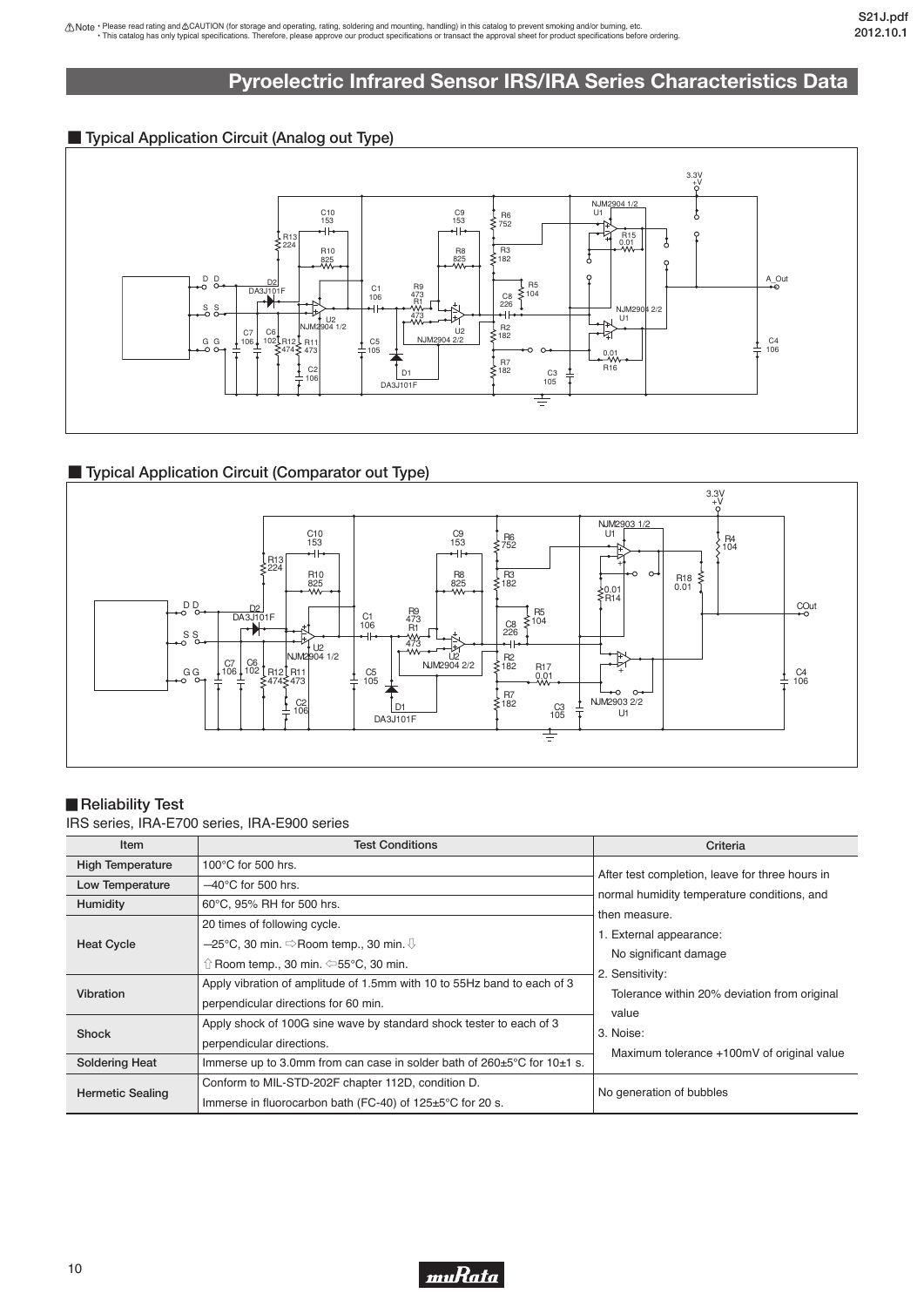# <span id="page-12-0"></span>Pyroelectric Infrared Sensors/Lens(IRS Series)



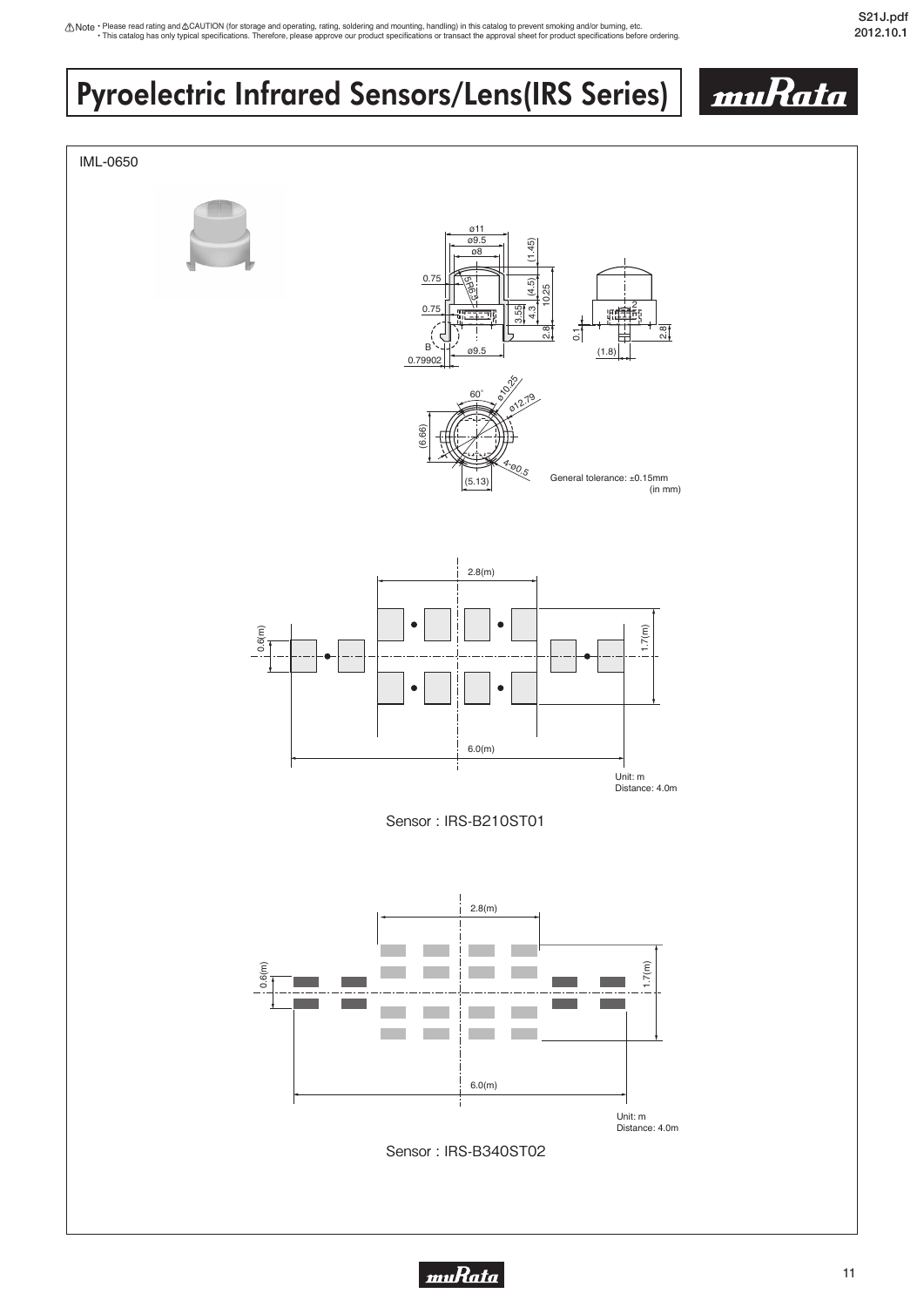# Pyroelectric Infrared Sensors/Lens(IRS Series)



muRata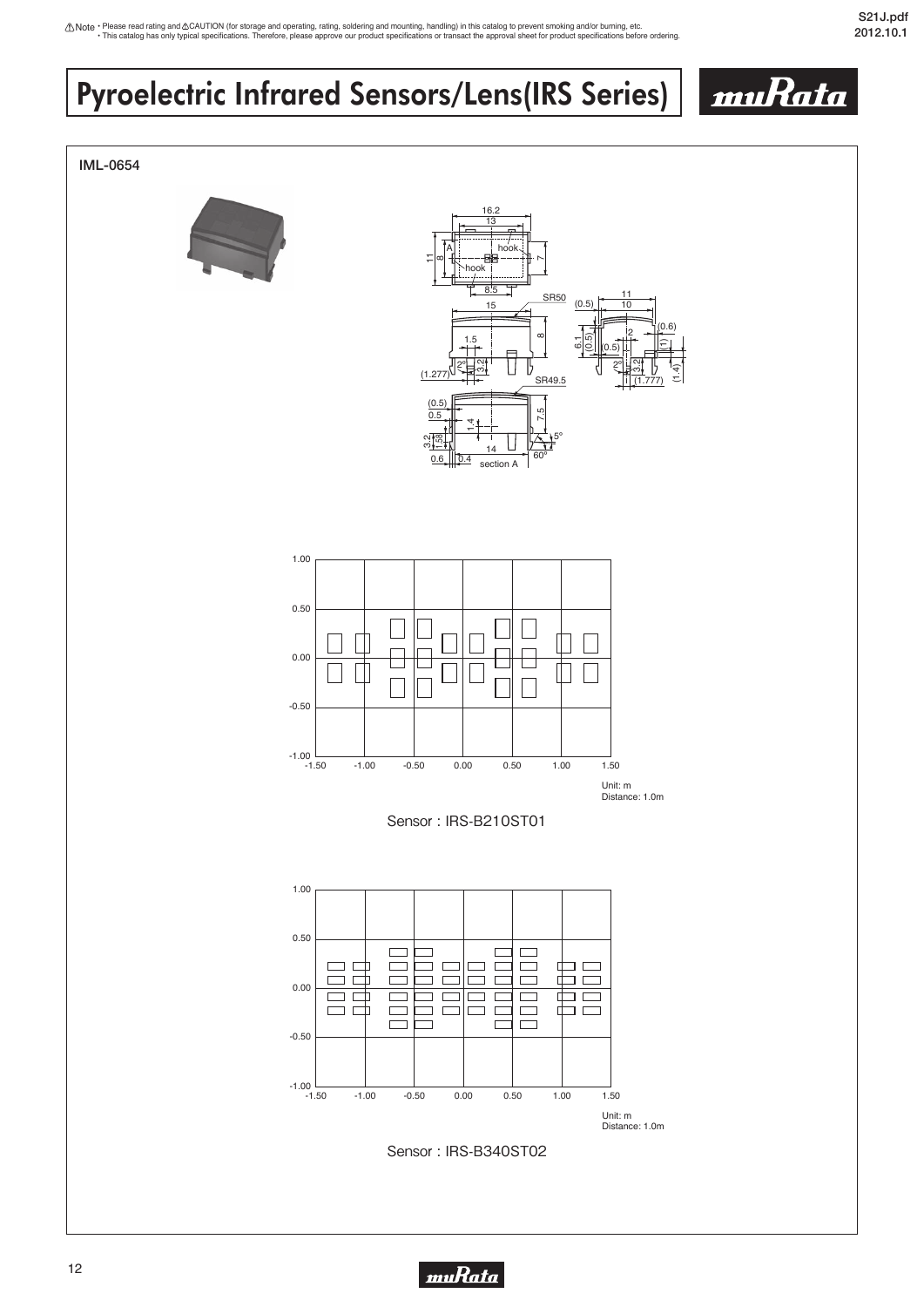# Pyroelectric Infrared Sensors/Lens(IRS Series)

#### **IML-0660**







**IML-0662**



(in mm) General Tolerance: ±0.2mm Non Instructions Corner: max.R0.2





<u>muRata</u>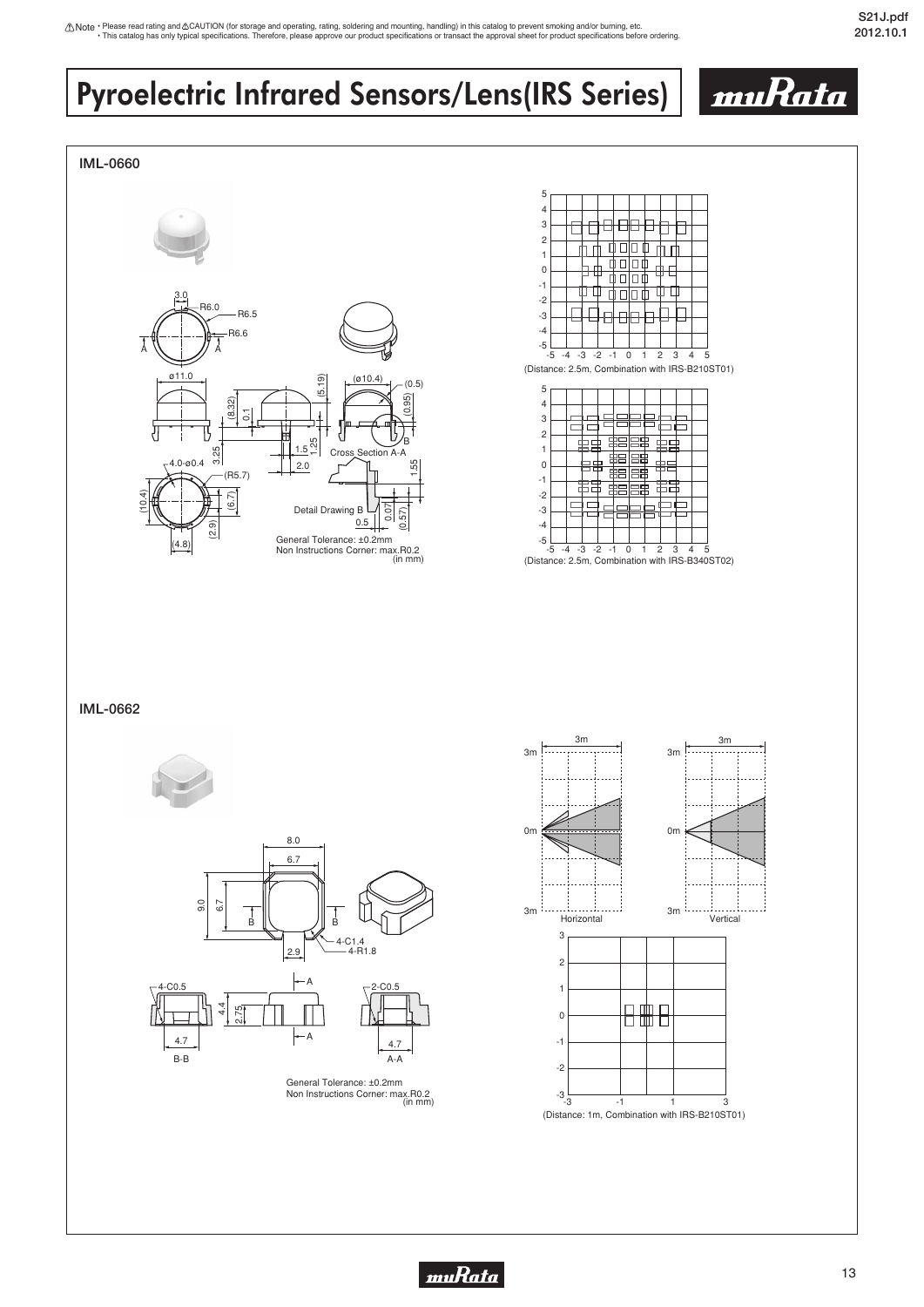muRata

# 焦電型赤外線センサ/レンズ (IRSシリーズ)



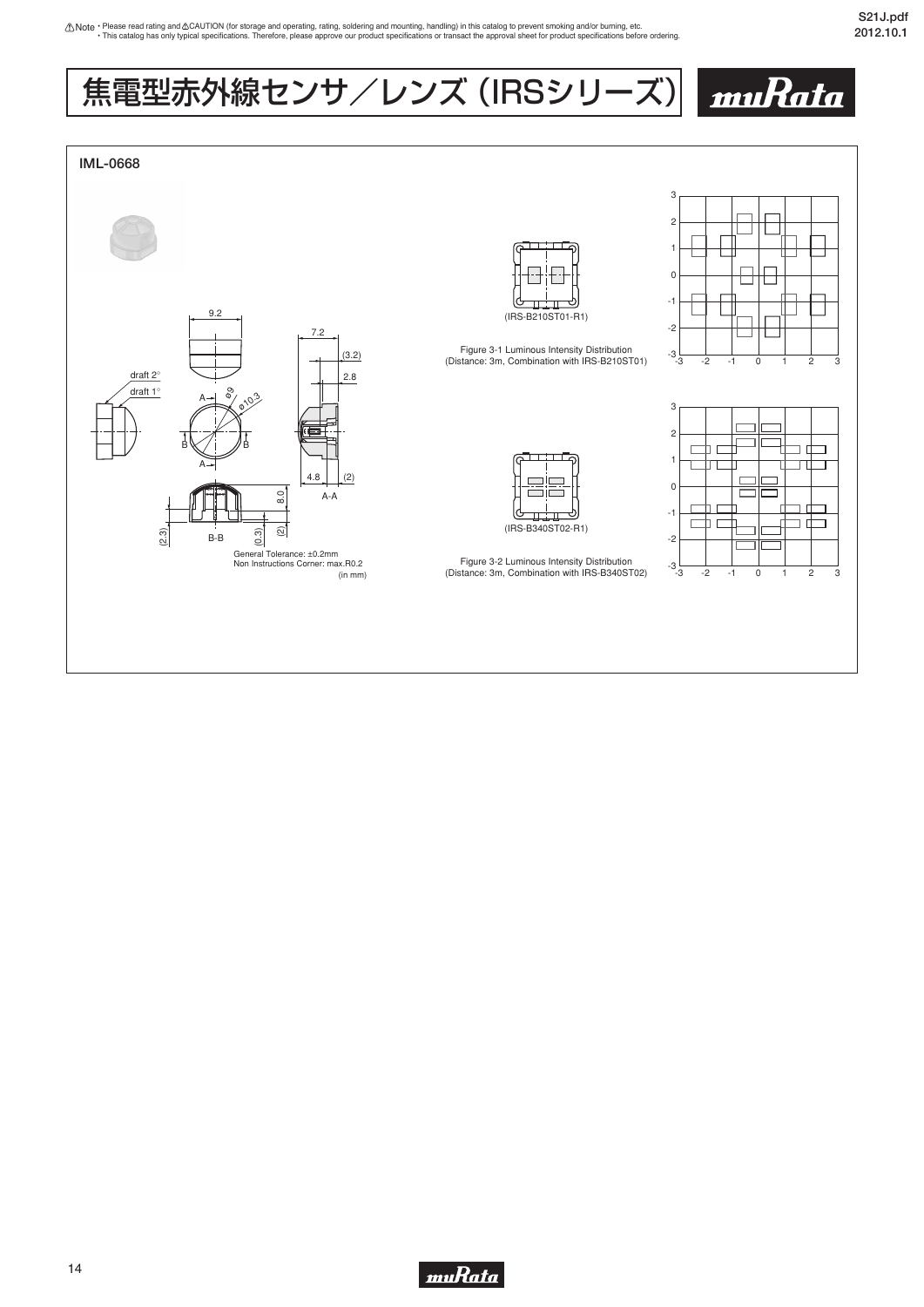## Pyroelectric Infrared Sensors/Lens(IRA Series) muRata IML-0669 R6.5 ø11  $\frac{2}{2}$ Thickness 0.4t es.<br>Ses. 3.25 7.254 1.254 0.07 1.55 0.57  $\left\{ \right\}$ 1.13 1.5 0.9 2 0.5 ø10.2 Distance: 2.5m Distance: 2.5m Distance: 2.5m √  $\rightarrow$  $\epsilon$ **BABA** max: 6.0m max ∢⊠  $\triangleleft$ Unit: m max: 7.5m Distance: 2.5m Sensor : IRS-B210ST01  $2.5m$ Distance: 2.5m Distance: Distance: 2.5m max: 6.0m max: 6.0m

Sensor : IRS-B340ST02

П

**College College** 

> Unit: m Distance: 2.5m

max: 7.5m

 $\overline{\phantom{0}}$ la ser

**Contract** 

**College** 

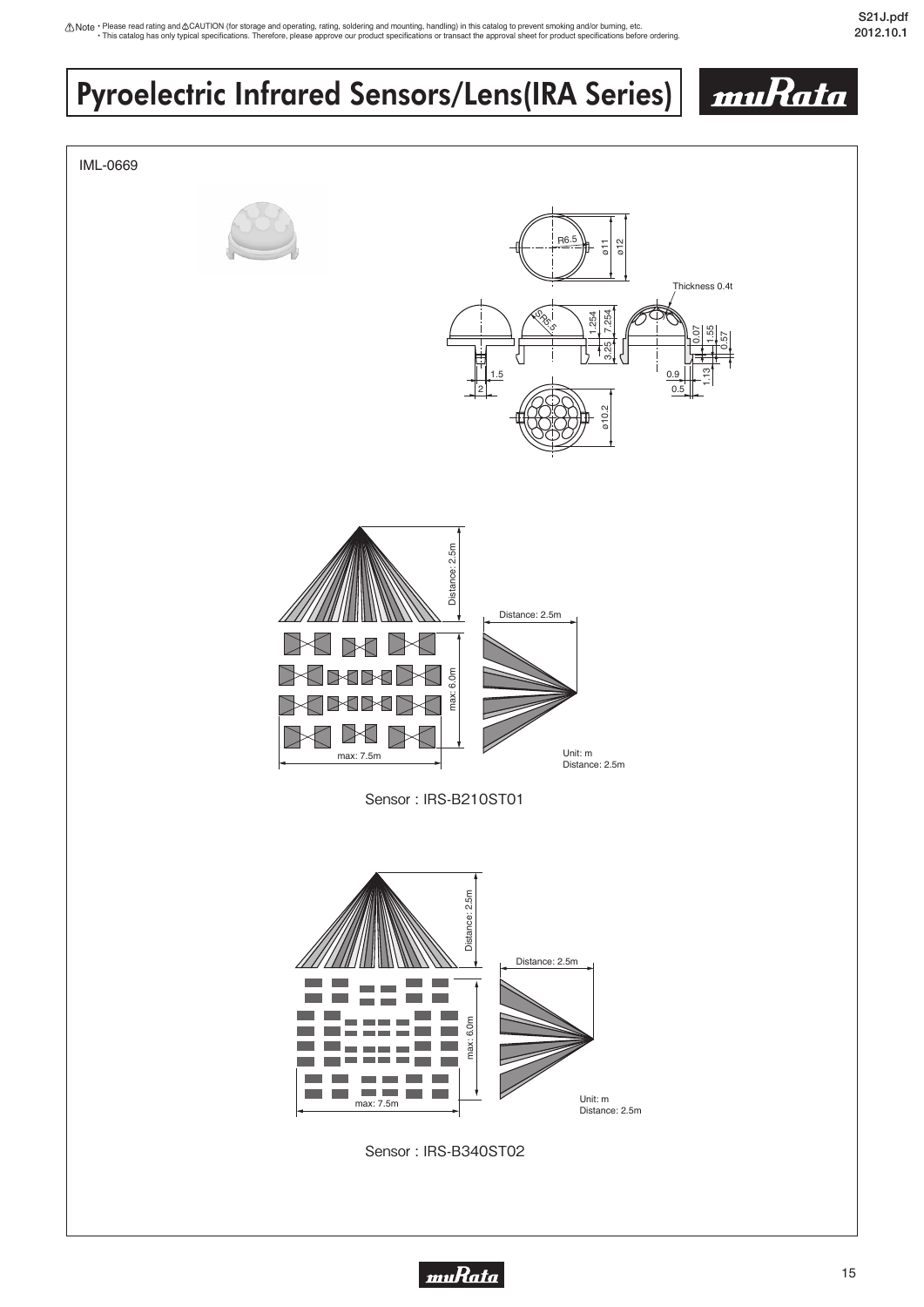muRata

# Pyroelectric Infrared Sensors/Lens(IRA Series)



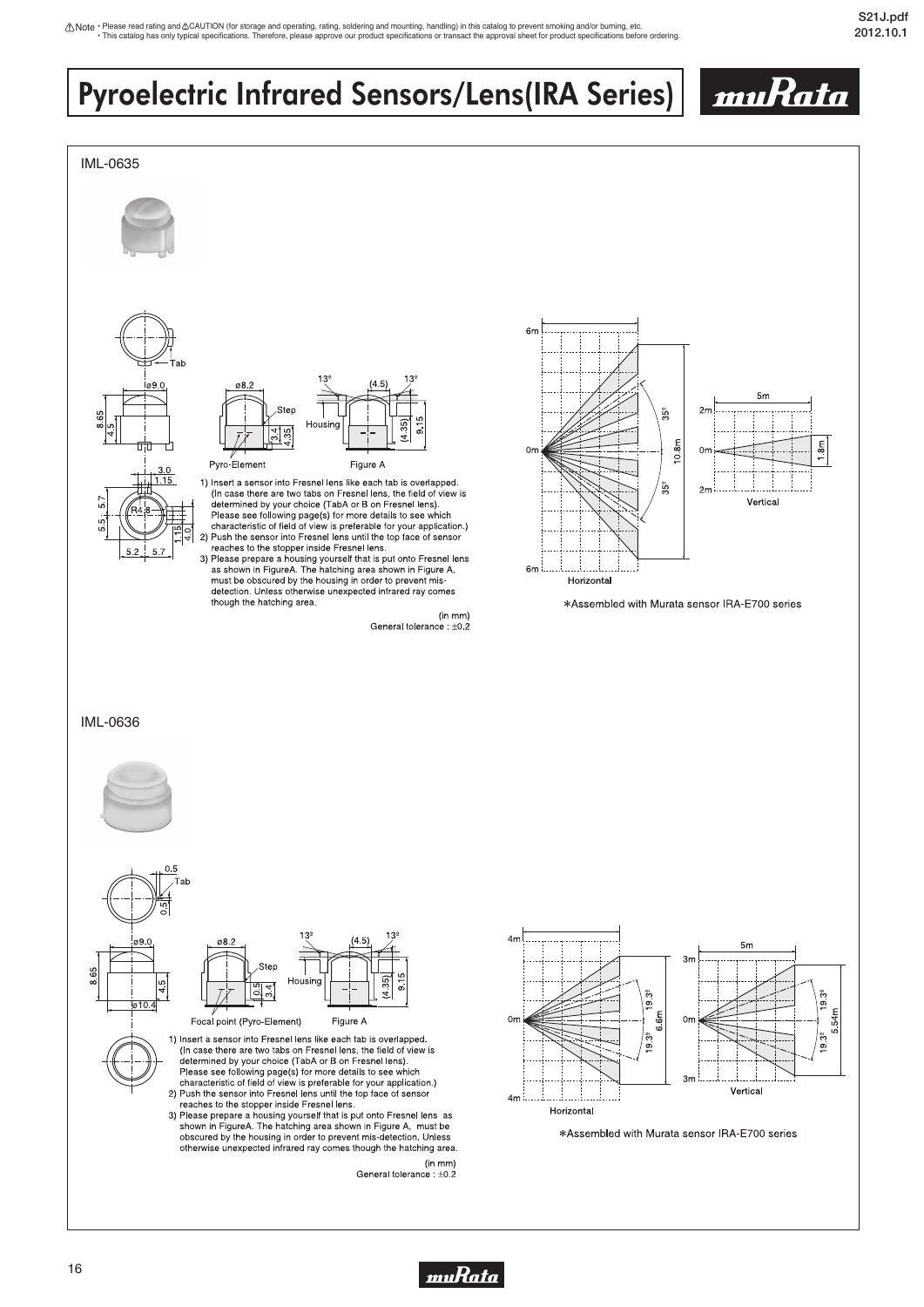# Pyroelectric Infrared Sensors/Lens(IRA Series)



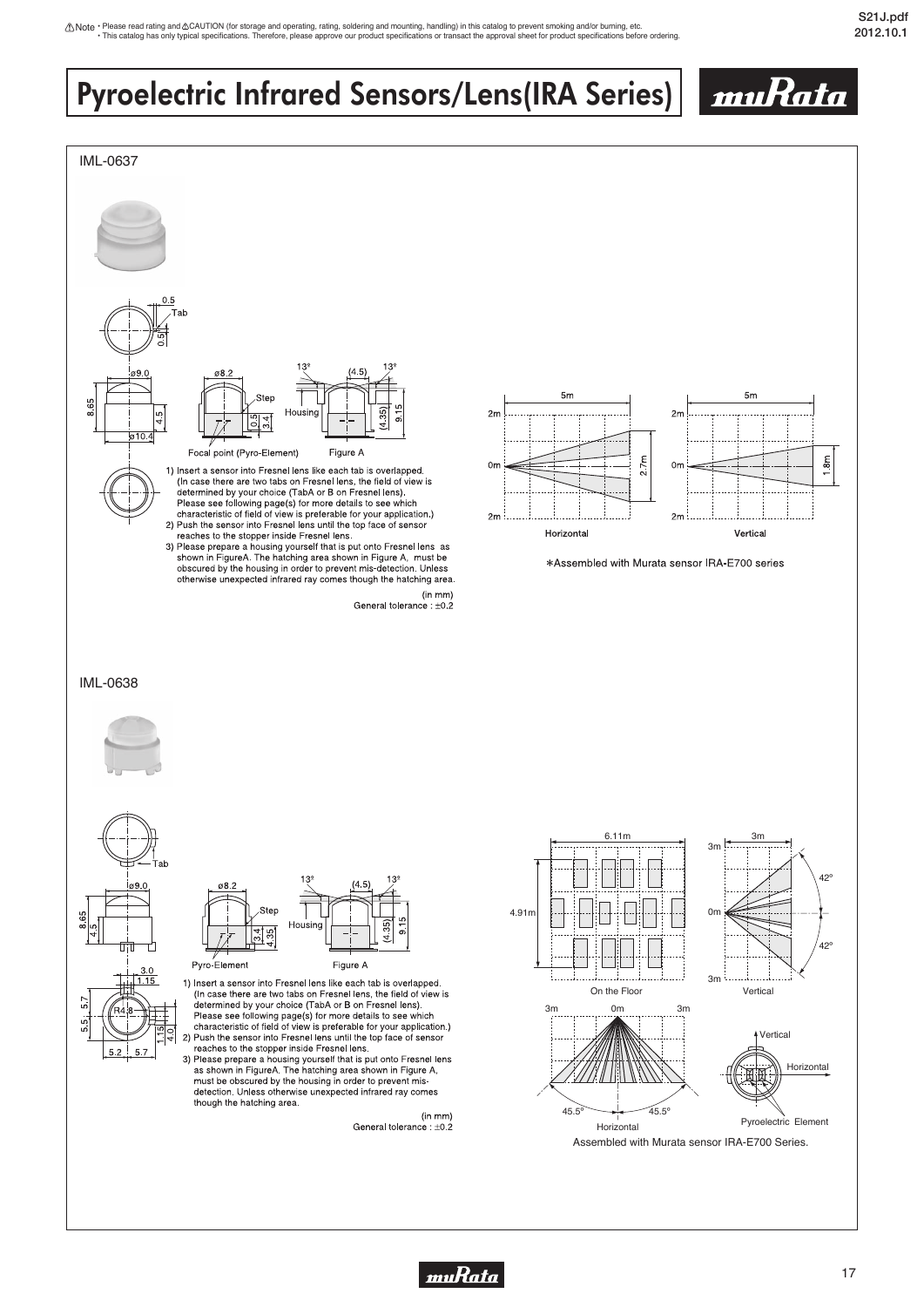# Pyroelectric Infrared Sensors/Lens(IRS/IRA Series)





muRata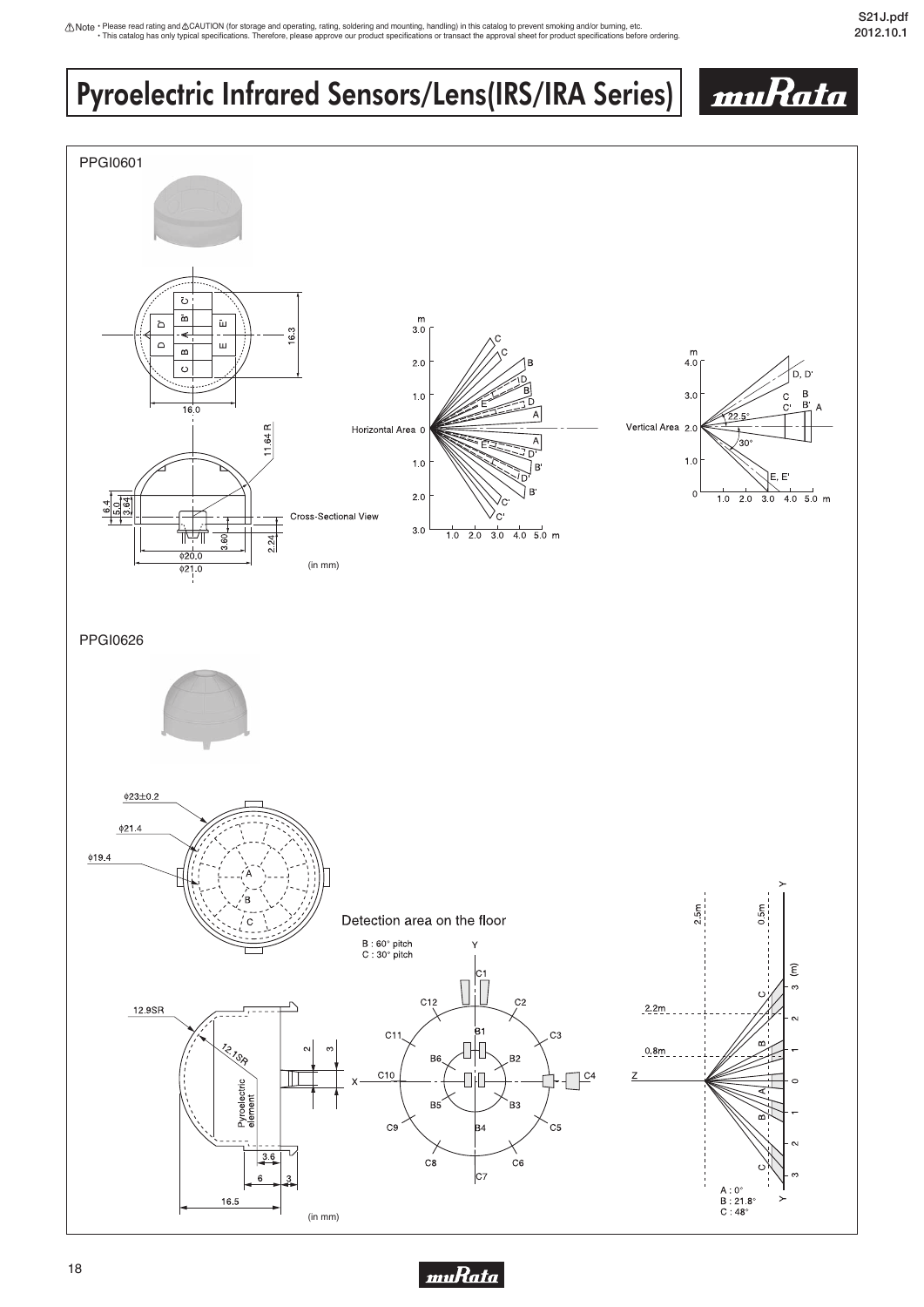# Pyroelectric Infrared Sensors/Lens(IRS/IRA Series)





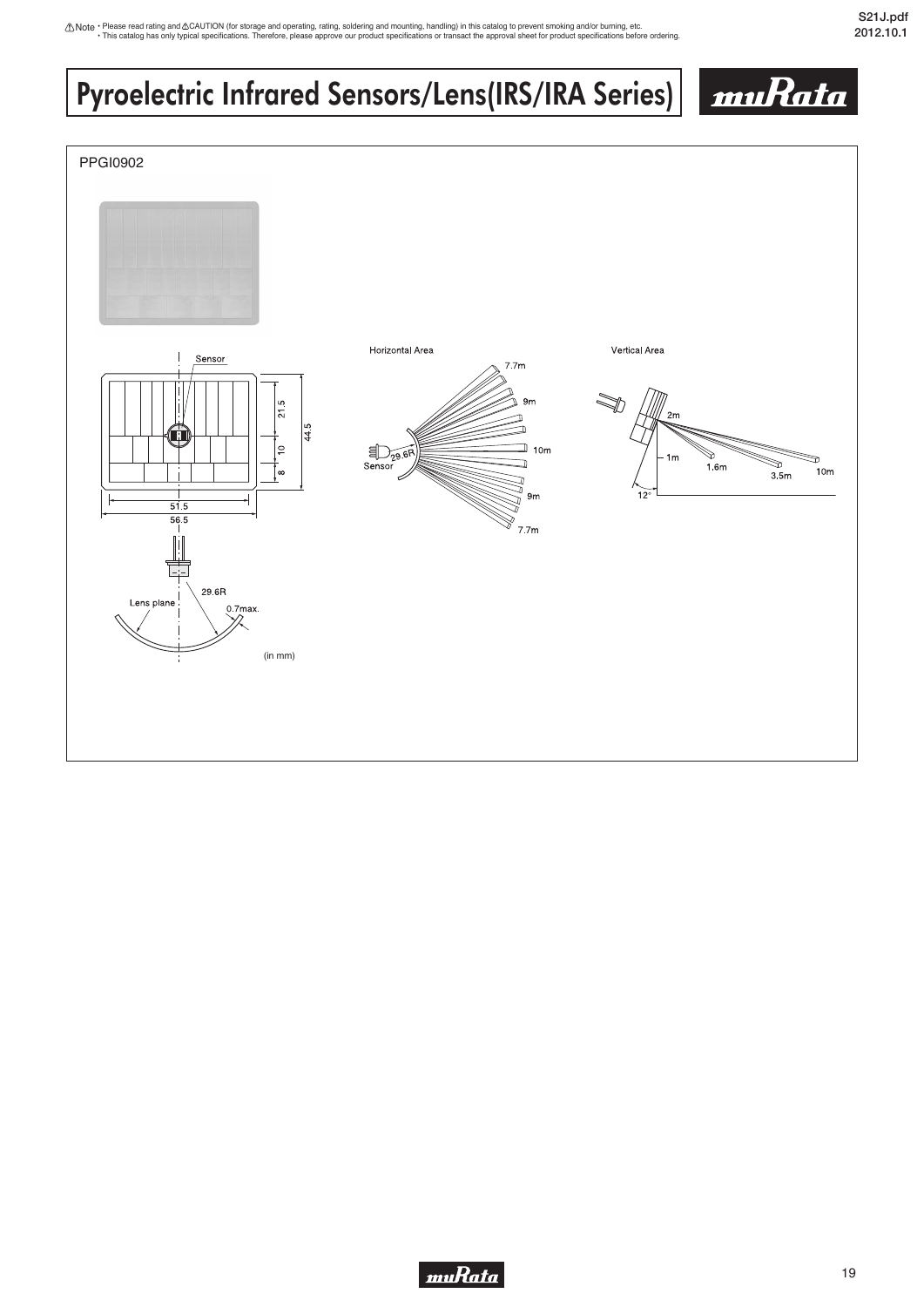# Pyroelectric Infrared Sensors/Lens(IRA Series)



muRata

muRata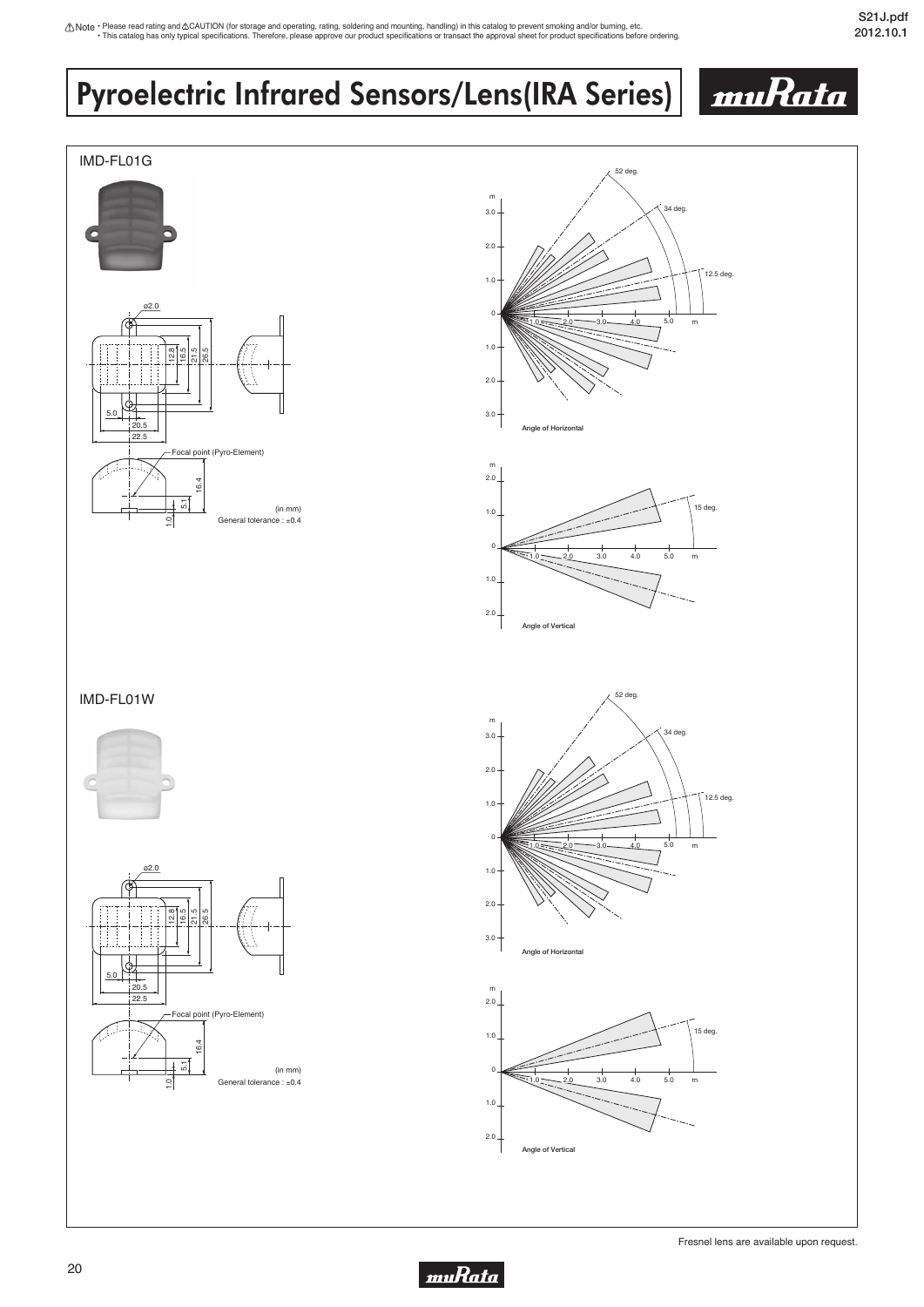## **Notice**

## <span id="page-22-0"></span>▊**Notice**

- **1. Caution (Design)**
- (1) Please make sure that your product has been evaluated and confirmed against your specifications when our product is mounted to your product.
- (2) Be sure to provide an appropriate fail-safe function on your product to prevent a second damage that may be caused by the abnormal function or the failure of our product.
- (3) In case of outdoor use, suitable optical filter and water and humidity proof structure should be applied.
- (4) To prevent failure or malfunction, please use a stabilized power supply.
- (5) Please avoid using the sensor in the following conditions because it may cause failure or malfunction.
	- (a) in such a fluid as water, alcohol etc. corrosive gas  $(SO<sub>2</sub>, Cl<sub>2</sub>, NO<sub>X</sub> etc.)$  or sea breeze
	- (b) in high humidity
	- (c) in a place exposed directly to sunlight or headlights of automobile
	- (d) in a place exposed to rapid ambient temperature change
	- (e) in a place exposed directly to an air-conditioner or heat vent
	- (f) strong vibrations
	- (g) in a place exposed to strong electromagnetic field
	- (h) in such a place where infrared ray is shaded
	- (i) in any other place similar to the above (a) through (h)

## **2. Caution (Handling and Storage)**

- (1) The optical filter of the sensor should not be scratched or soiled.
- (2) Strong shock should be avoided.
- (3) Electrostatics and strong electromagnetic field should be avoided.
- (4) The sensor should be kept on conductive sponge.
- (5) High temperature, high humidity, fluid such as water or alcohol etc., corrosive gas  $(SO_2, Cl_2, NO_X$  etc.) and sea breeze should be avoided.

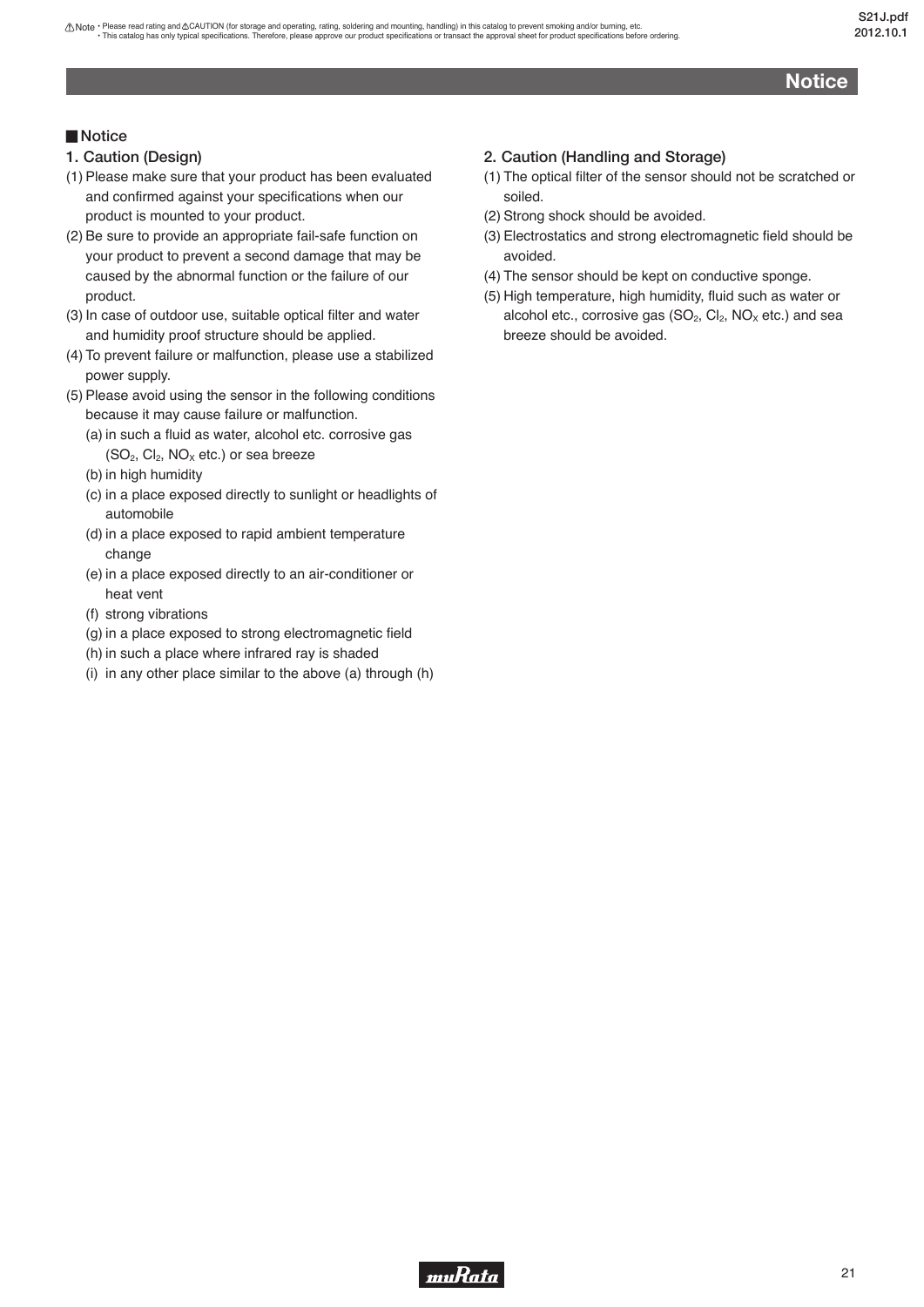**Notice**

**3.Caution (Mounting) (IRS Series) Soldering Conditions Following figure shows temperature profile when reflow soldering.** ▊**Notice**

・Cleaning after reflow soldering should not be applied.

- ・Flow soldering should not be applied.
- ・Please contact us when using other reflow profile except following reflow profile.



(1) Cleaning after reflow soldering should not be applied.

Optical filter of sensor should not be soiled because it may cause failure or malfunction.

(2) Please follow soldering conditions described in the specification. This product can permanently stop operating if the piezoelectric(pyroelectric) characteristic is decreased due to excessive heating.

### **3.Caution (Mounting)**

### **(IRA Series)**

(1) Soldering

- (a) Hand soldering should be applied.
- (b) Soldering should be done quickly as following.

| Temperature of soldering iron: 350°C |                             |
|--------------------------------------|-----------------------------|
| Distance from can case               | Period of time              |
| 1 to 3mm                             | Within 3 seconds per point  |
| Over 3mm                             | Within 10 seconds per point |

- (c) Soldering flux should be rosin flux and not contain more than 0.2wt% chlorine. Soldering flux should be removed after soldering.
- (2) Cleaning

Soldering flux should be removed after soldering.

Soldering flux may cause malfunction or degradation of character unless sufficiently cleaned.